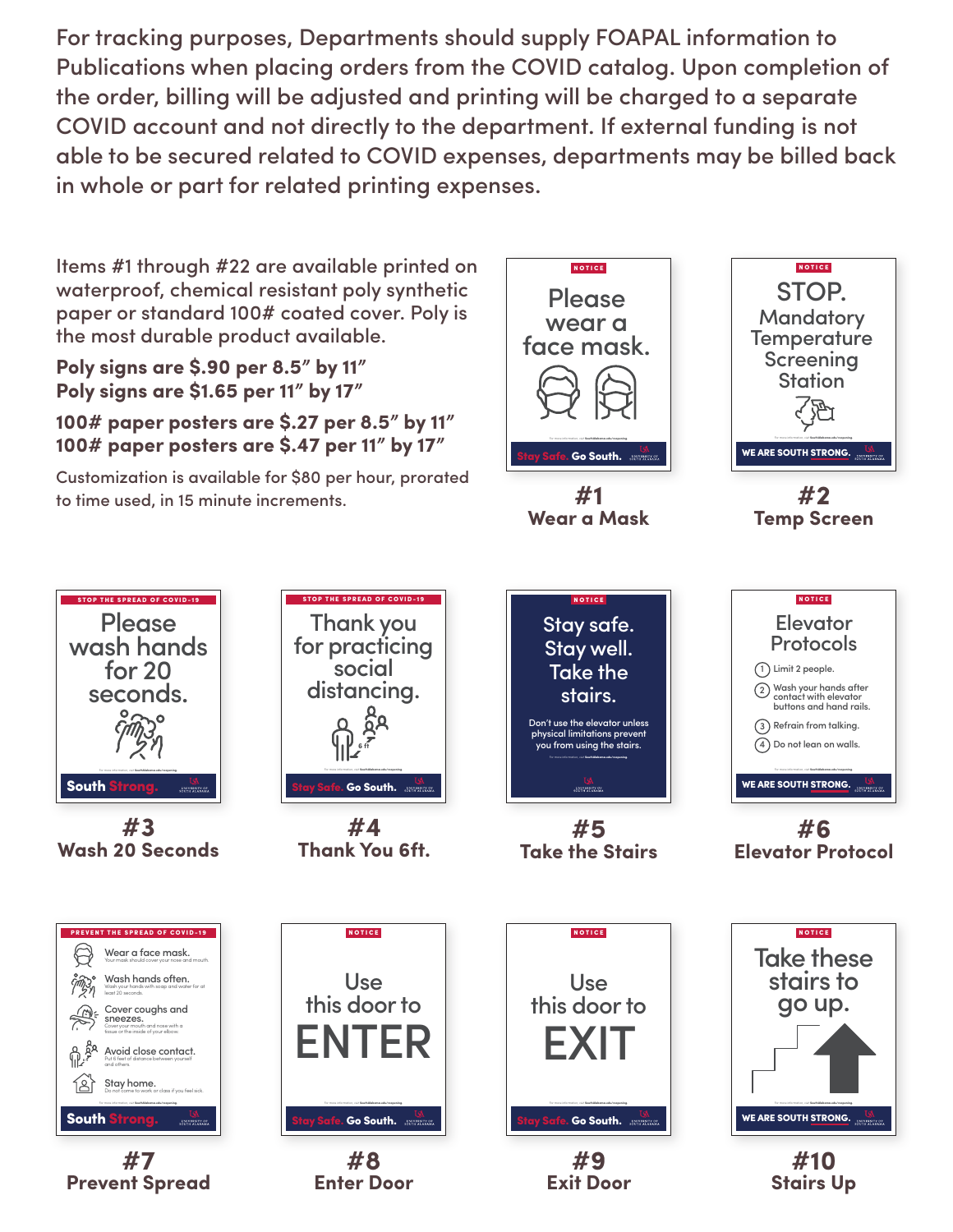For tracking purposes, Departments should supply FOAPAL information to Publications when placing orders from the COVID catalog. Upon completion of the order, billing will be adjusted and printing will be charged to a separate COVID account and not directly to the department. If external funding is not able to be secured related to COVID expenses, departments may be billed back in whole or part for related printing expenses.

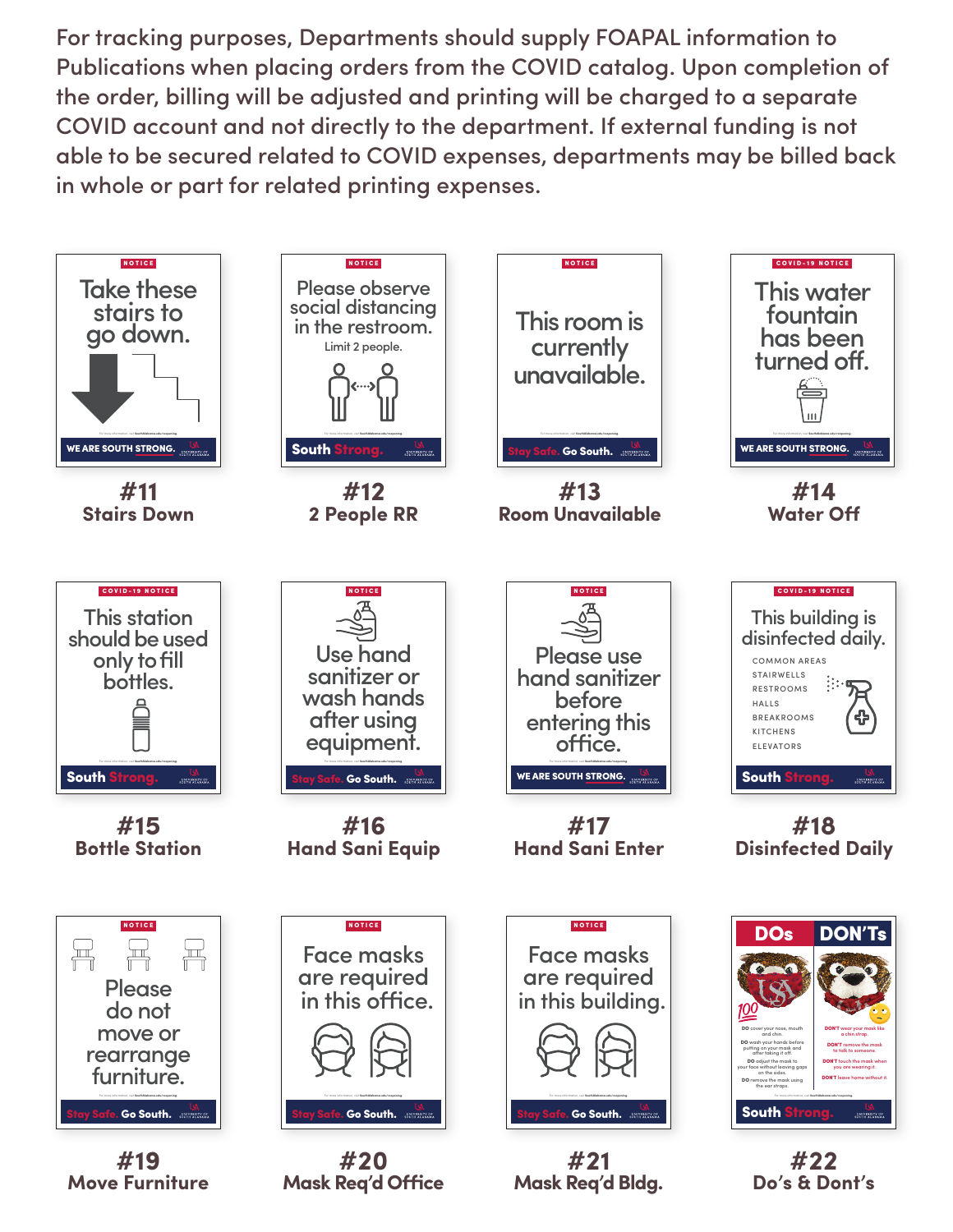For tracking purposes, Departments should supply FOAPAL information to Publications when placing orders from the COVID catalog. Upon completion of the order, billing will be adjusted and printing will be charged to a separate COVID account and not directly to the department. If external funding is not able to be secured related to COVID expenses, departments may be billed back in whole or part for related printing expenses.





**Fill out and email the attached order form to Publications at [Publink@southalabama.edu](mailto:Publink@southalabama.edu)** 

**Be sure to include your complete contact information, FOAPAL, item numbers and quantities to process your order efficiently.**